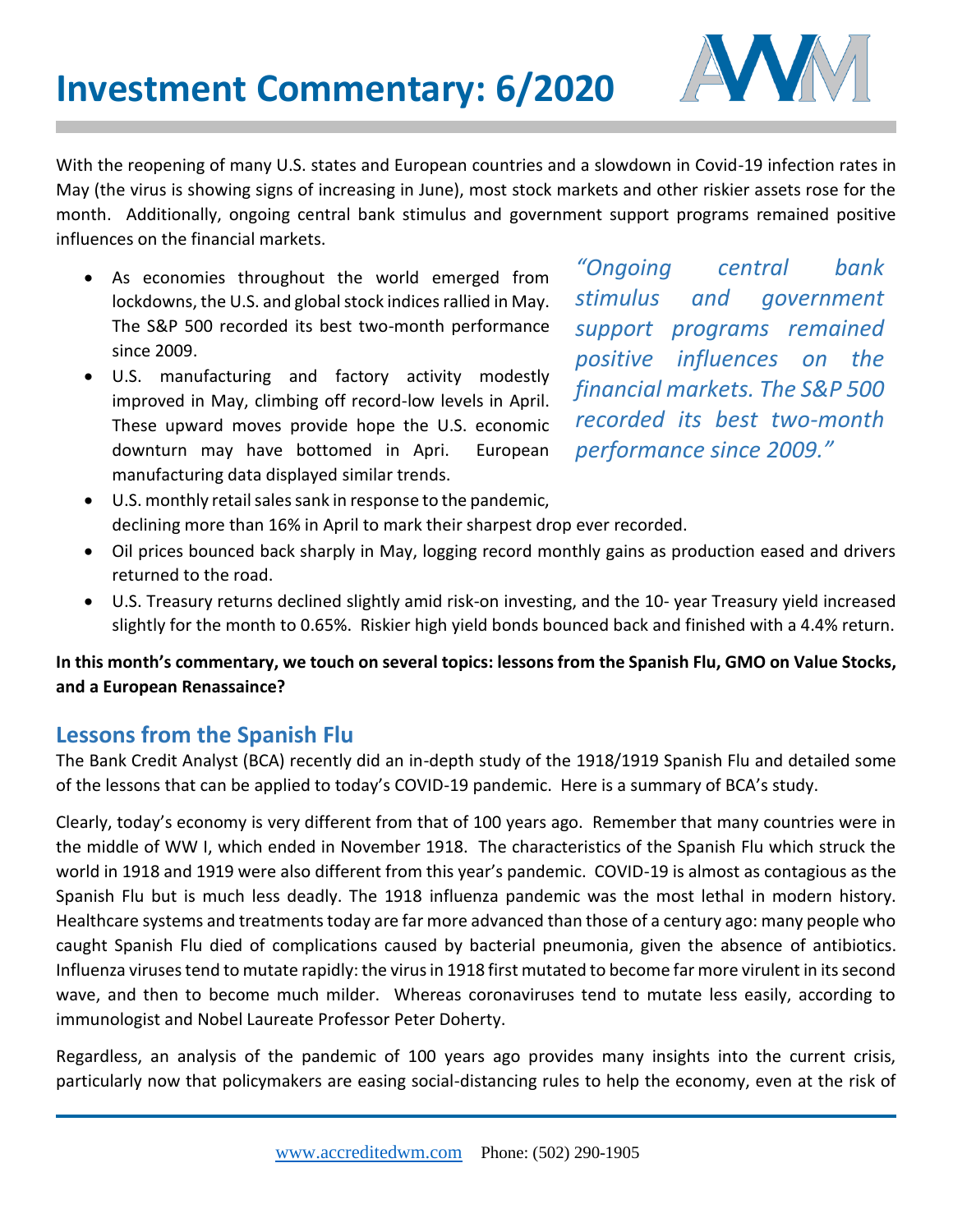

more cases and deaths. According to BCA, here are the key lessons from 1918-1919 that can be applied to today's pandemic:

- Non-pharmaceutical interventions (NPIs) do lower mortality rates and should continue until a vaccine, effective therapeutic drugs, or mass testing is available. NPIs are actions apart from getting vaccinated and medicine that communities can take to slow the spread (social distancing, masks, etc.).
- Relaxing NPI measures prematurely is as damaging as a slow initial reaction to the pandemic.
- Reacting quickly and imposing multiple measures for longer periods not only reduces mortality rates but also improves economic outcomes post-crisis.
- The economy suffers in the short-term: supply (i.e. Lockdown) and demand (i.e. consumer spending) shocks lead to lower output. The demand shock however is larger leading to lower prices and disinflationary pressures, at least during and immediately after the pandemic.

## **GMO on Value Stocks**

We have written on the "cheapness" of value stocks over the past year and wanted to provide a quick update. Rather than do an extensive write-up we thought we would share a chart provided by GMO in their most recent commentary. As the old saying goes, a picture is worth a thousand words, and the chart shows how discounted value stocks are in the U.S., EAFE, and emerging markets over time. Valuations are a blend of four different value measures for MSCI Value regional indices relative to their base regional index.

As of April 30<sup>th</sup>, value stocks in EAFE were trading at the largest discount they ever have in history. Emerging value stocks are trading at a slightly bigger discount than that, a level they breached only one month before in history. U.S. stocks are at a similar valuation discount as experienced in December 1999, from where value stocks went on to beat the broad market by 6%, 17%, and 26% over the next 1, 2, and 3 years. No one knows what will happen in the short-term, but over the next few years there is a very good chance value stocks will outperform growth, based primarily on





Source: MSCI, Worldscope, GMO | As of 4/30/2020

better valuations. The one caveat is investors may need to be selective in how they gain exposure to value stocks and should avoid industries that will be secularly challenged from an earnings perspective. Examples of secularly challenged would be some of the travel and hospitality stocks, among others.